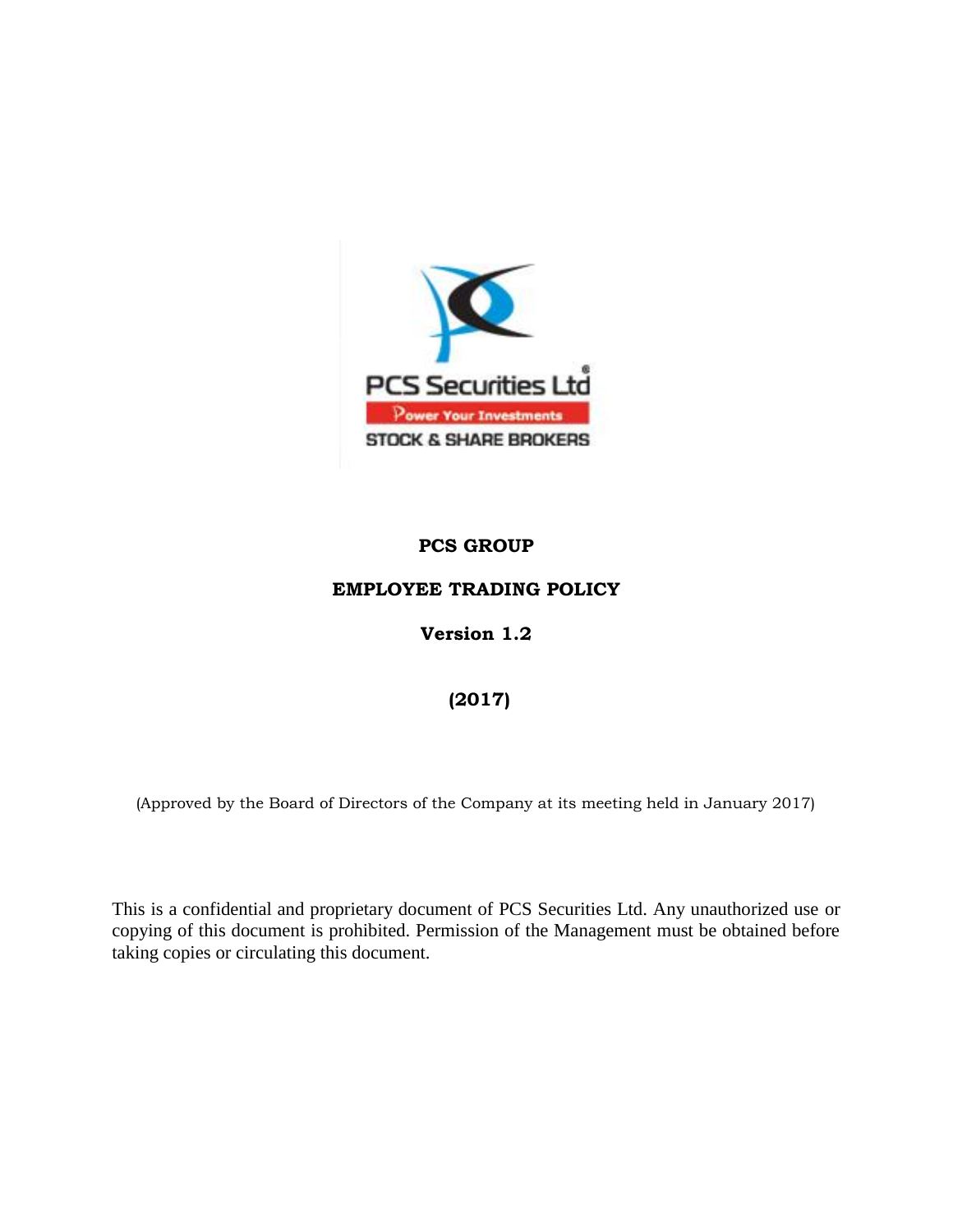#### **PREAMBLE:**

The smooth operation of the Securities Market depends largely on its own integrity. In respect of any capital market intermediary, the Clients must have confidence in its Management and governance systems. All market intermediaries must adopt a mechanism which ensures that all the Clients are placed on an equal footing with respect to Price Sensitive Information of Securities. There is a need to lay down the internal procedures and code of conduct for Transactions in Securities by Employees of PCS Securities Ltd (PCS), so that there is no conflict of interest between the transactions of Employees and that of PCS and thereby keeping the interests of Clients unaffected adversely. It is felt necessary to implement a comprehensive Internal Code for Dealing in Securities by the Employees of PCS. This Code is intended for internal use only and must not be distributed for any other purpose, without the approval of Compliance Officer. The Securities and Exchange Board of India (Prohibition of Insider Trading) Regulations. 2015 ["SEBI PIT 2015"], various circulars/guidelines issued by SEBI thereof have been the basis of formulating and implementing this Code. This Code also aims to adhere to the Securities And Exchange Board of India (Research Analysts) Regulations, 2014 ["SEBI RA 2014"] effective from April 2015 notified by SEBI vide notification no. LAD-NRO/GN/2014-15/07/1414 dated September 01, 2014 and Securities And Exchange Board of India ( Prohibition of fraudulent And Unfair Trade Practices Relating to Securities Market) Regulations, 2003 [" SEBI PFUTP 2003"]

**Definitions:** The following are the definitions/clarifications for the various terms used in this manual:

*'Code of Conduct'* means this manual and amendments thereto from time to time and shall include the reporting formats in respect of dealing in securities and the notices / instructions issued pursuant to this manual.

*'PCS'* refers to PCS Securities Ltd., PCS Commodities PVT Ltd and other associated companies of the group.

*'Client'* A person / entity who, pursuant to a duly executed agreement /KYC, deals with PCS for transacting in Securities/Commodities/Currency Futures.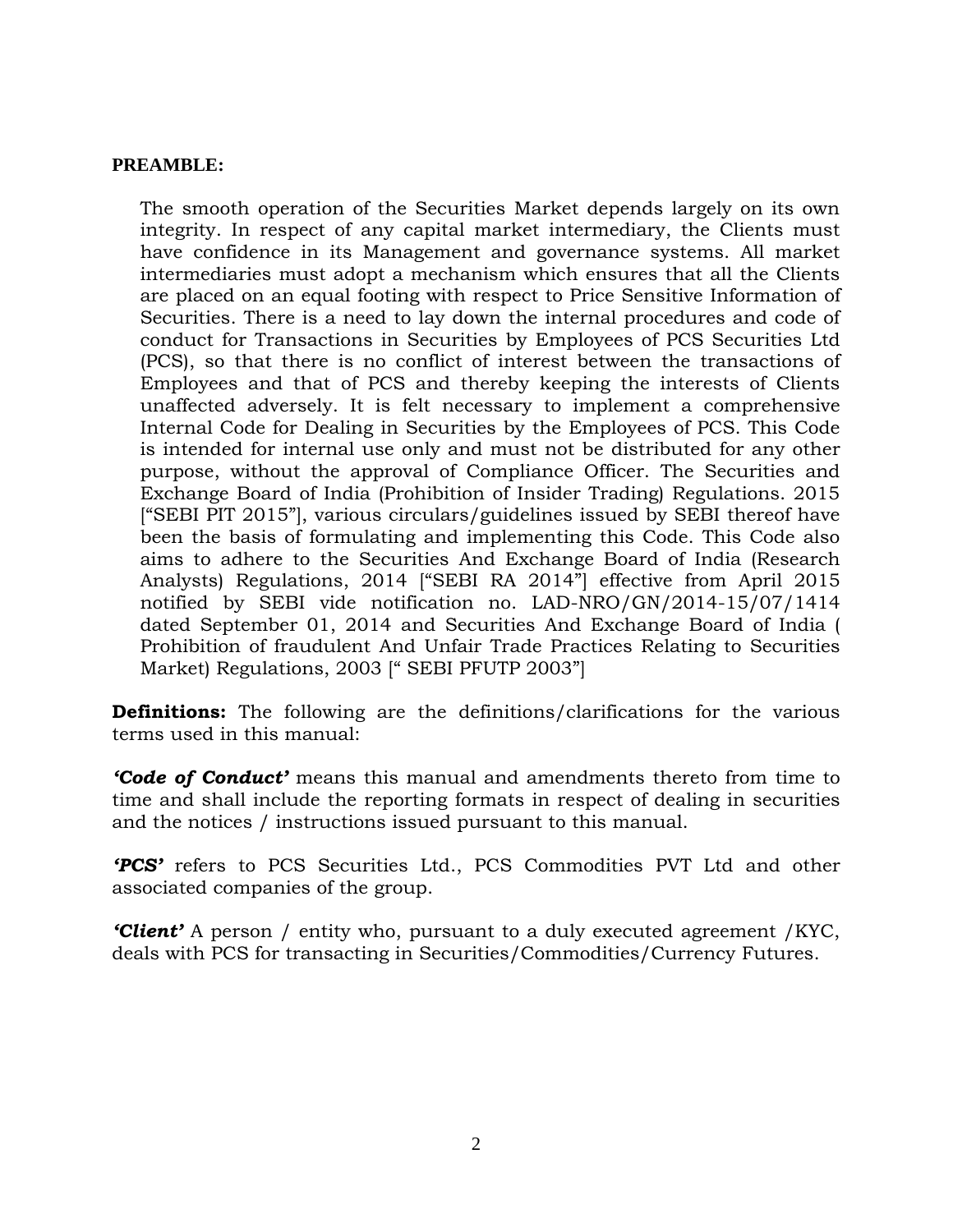*'Designated Employees'* includes all Directors (excluding independent Directors) and employee's at all levels/grades including their spouses, dependent children and their spouses and anyone who is financially dependent on the Director/employee. Even Research Analysts/Consultants and the nonexecutive Directors are covered under the term "Designated Employees"

*'Immediate Relative'* As defined under Regulations 2 (1) of the SEBI (Prohibition of Insider Trading) Regulations, 2015

*'Securities'* As defined in Regulation 2(1)(i) of the SEBI (Prohibition of Insider Trading) Regulations, 2015

*'Transaction'* Purchase, sale, allotment in an IPO or through OFS, allotment in a rights issue of any security.

*'Price Sensitive Information'* Any information which relates directly or indirectly to a Company /Security and which if published is likely to materially affect the price of the Security in the stock exchange.

*'Insider'* As defined under Regulation 2(1)(g) of the SEBI (Prohibition of Insider Trading) Regulations, 2015.

**'Insider Trading'** Trading in Securities based on price sensitive information in respect of any Company / Security to which an Employee has access.

*'Control Group'* shall comprise of Senior Executives overseeing and guiding implementation of Employees Code of Conduct.

*'Compliance Officer'* means compliance officer as may be nominated by the Board from time to time for the purpose of administration of the code.

*'Private Transactions'* will include any private transaction which has an underlying listed security in the form of pledge or spot transaction or off market transactions.

*'Bribery' –* Bribery is defined as any offer or receipt of any gift, money, loan, fee, reward or other advantage to or from any person (including an employee) as an inducement in the conduct of the business, particularly where such offer of receipt of any bribe is dishonest, illegal or a breach of trust.

*'Inside Information/Confidential Information'* is the piece of Information which is unpublished and has been provided to "PCS" on a confidential basis by an external source like a client or a prospective client and which is yet to be made known to the public.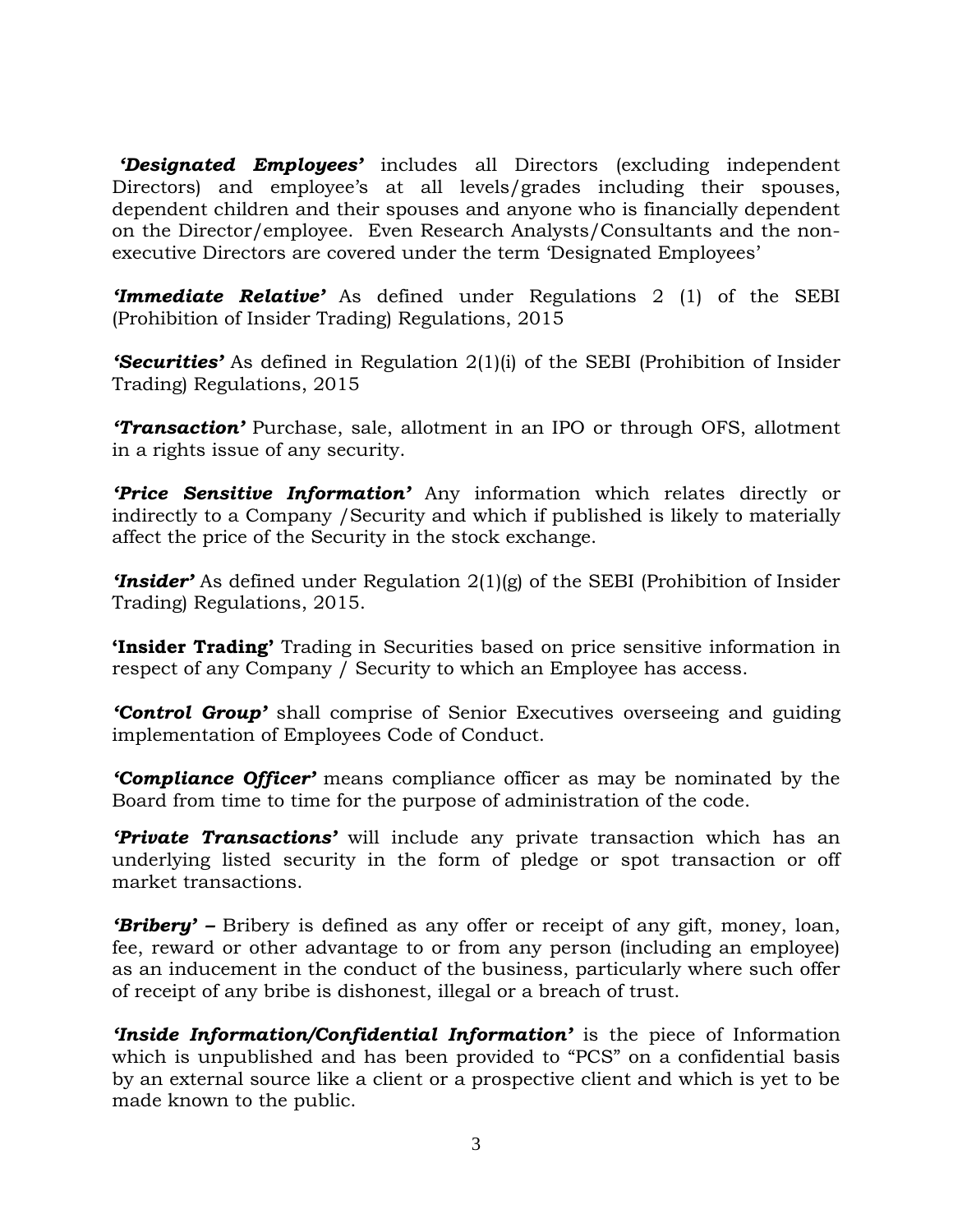For the purpose of interpretation of the words "inside information" and "unpublished", please also refer definitions provided in SEBI (Prohibition of Insider Trading) Regulations 2015.

### *OBJECTIVE OF THIS CODE*

The Employee Trading Policy has been designed to prevent legal, business and ethical conflicts and to guard against the misuse of proprietary or confidential information provided to PCS by the existing and prospective clients. The objective of the policy is to not to discourage trading by employees, but to:

- Encourage long-term investments by employees.
- Ensure priority on client"s interest and transactions.
- Discourage employees from engaging in personal trading on a scale or of a kind that would distract them from their daily responsibility.
- Discourage trading that might have appearance of impropriety.
- Discourage speculative/manipulative trading.

To ensure compliance with Regulation 9 of the SEBI PIT 2015 and Regulation 15 of SEBI RA 2014 requiring intermediaries to frame an internal code of conduct.

To ensure compliance and adherence to the guidelines prescribed under SEBI PIT 2015, SEBI RA 2014 and SEBI PFUTP 2003

To prevent legal, business and ethical conflicts which an Employee may encounter during his employment in PCS, and to safeguard against the misuse of proprietary or confidential information.

To also address actual or potential conflict of interest arising from dealings or trading of securities by Research Analysts employed by PCS in respect of those companies on which Research Report is prepared/ issued. The resolution of conflict of interest promotes objective and reliable research that reflects an unbiased view of the research analyst and prevents the use of research reports or research analyses to manipulate the securities market.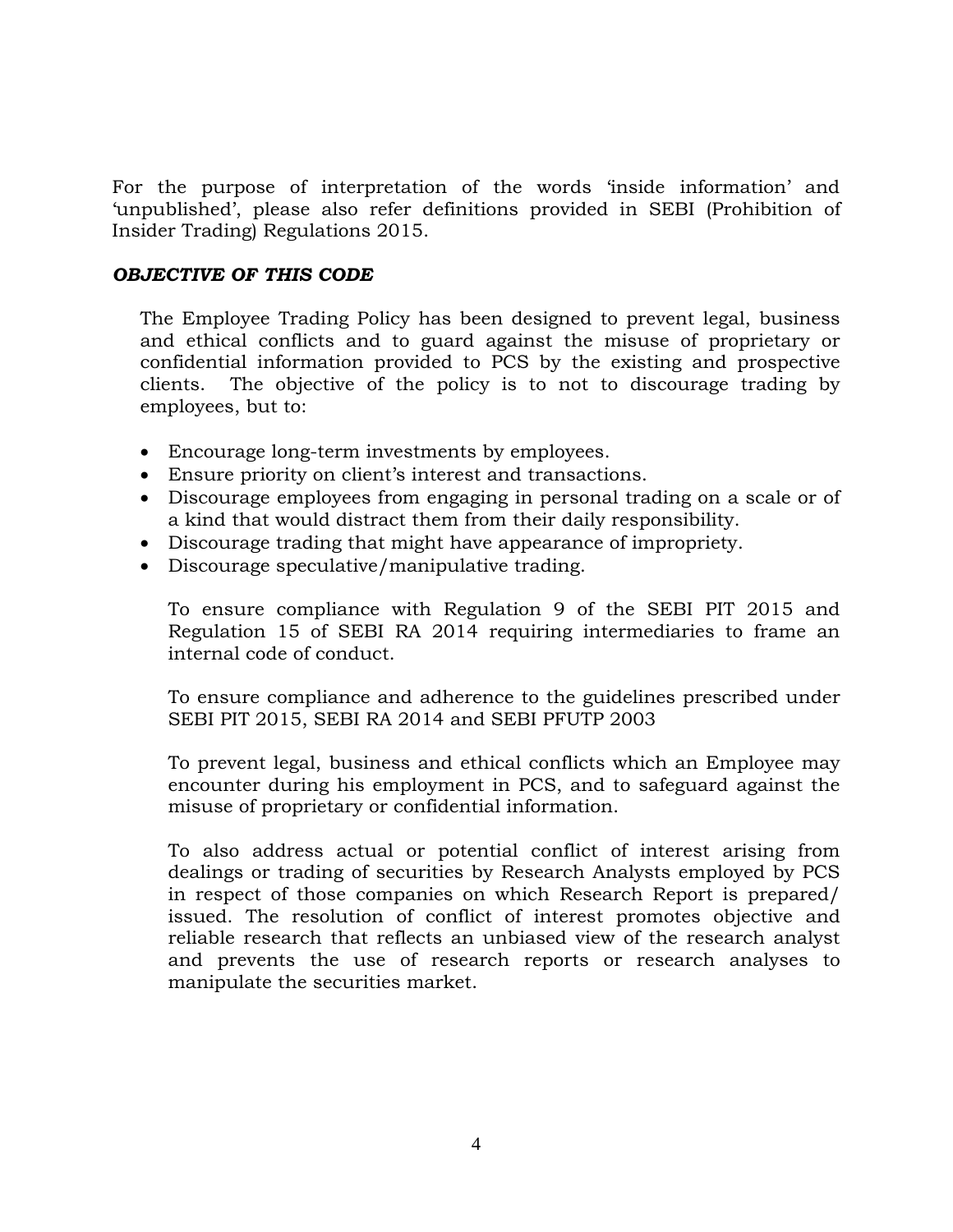### *'Material Price Sensitive Information'*

"Material Price Sensitive Information" means any information which relates directly or indirectly to a company and which if published is likely to materially affect the price of securities of the company and includes

- a) Periodical financial results of the company;
- b) Intended declaration of dividends (both interim and final);
- c) Issue of securities or buy-back of securities;
- d) Any major expansion plans or execution of new projects;
- e) Amalgamation, mergers or takeovers;
- f) Disposal of the whole or substantial part of the undertaking;
- g) Any significant changes in policies, plans or operations of the company;
- h) Client's trading position or proposals for investment / divestment
- i) Stocks of companies currently being researched by Research Analysts and relevant unpublished information received at the time of appraisal
- j) Stocks being researched / analyzed / evaluated for potential investment and relevant unpublished information at the time of appraisal

The information is material and price sensitive if the dissemination of the same is likely to affect the market price of that security and would influence the investors/speculators in their decision of trading in that security.

### **Applicability of Code:**

The revised code shall be applicable to all Employees engaged in business conducted by **PCS** and be effective from January 2017. The new Employees shall be bound by the code from the date of appointment irrespective of the fact that whether they are on probation or not.

**All employees of PCS are required to open their trading and DP account only with PCS Securities Ltd/ PCS Commodities Pvt Ltd and conduct their transactions only with PCS Securities or PCS Commodities unless they have written permission from Director to open account with an entity other than PCS Securities or PCS Commodities**. For this purpose, PCS Securities or PCS Commodities will facilitate opening of a client account by the employee.

The Compliance Officer shall be responsible for pre-clearing of all Designated Employees and their dependents' trades, monitoring of trades and reporting violations to the Director.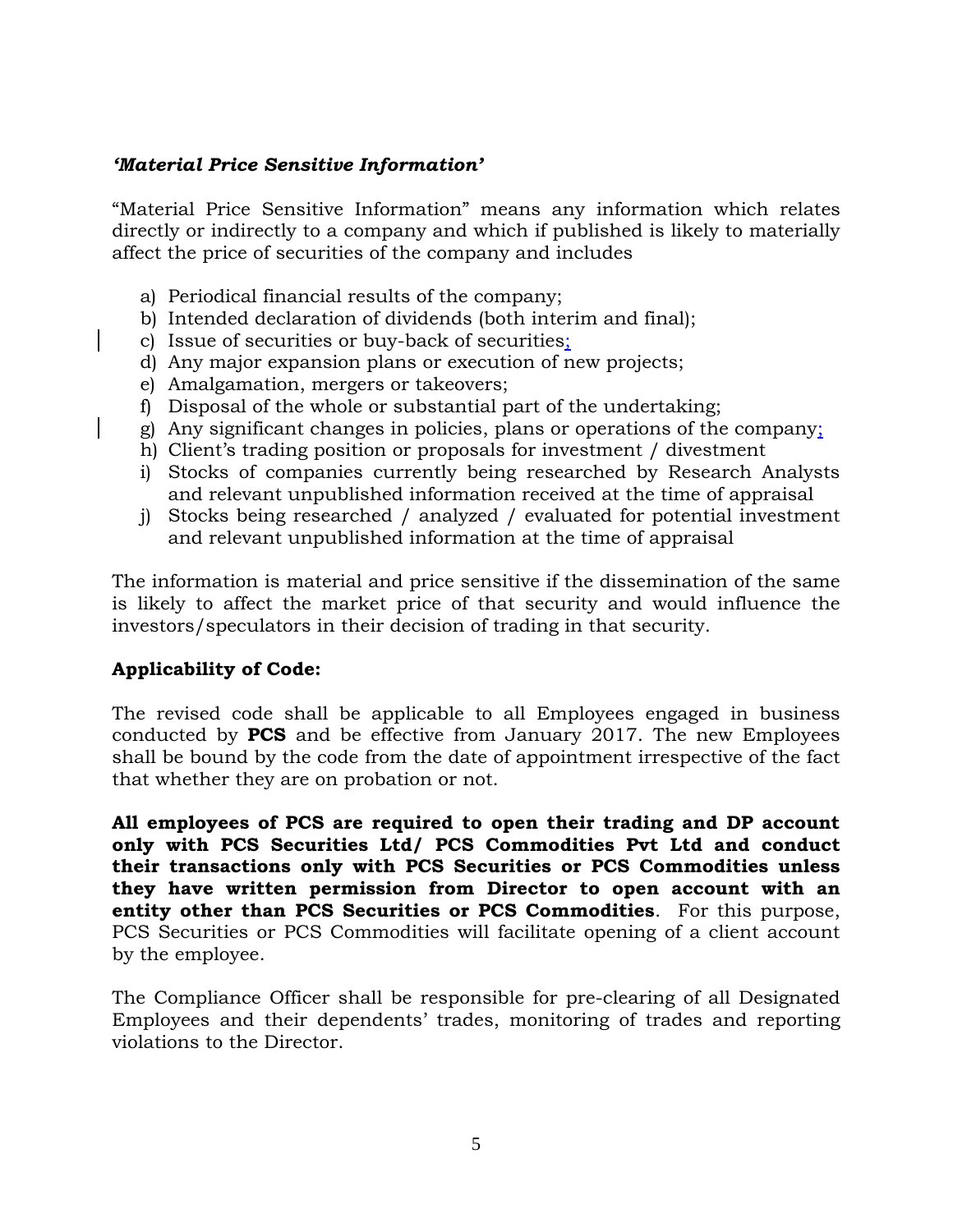The Compliance Officer shall maintain records of all the declarations given by the employees with the help of HR team in the appropriate form for a minimum period of five years.

The Compliance Officer shall forward to the Director on half yearly basis, all the details of pre-approval of dealings in the securities by the employees and the accompanying documents that such persons had executed under the predealing procedure as envisaged in this code.

Compliance Officer will be responsible for compliance of various regulatory/government provisions governing the activities of PCS. Any queries or suggestions to this policy may be addressed at krishnaveni@pcssecurities.co.in.

Compliance Officer would be responsible for implementation of this Employees Code of Conduct under the overall supervision of the Board of Directors. Compliance Officer shall bring to the notice of Chairman /Board of Directors, any violations of the internal and regulatory compliance norms.

# **Principles**

**PCS** employees may deal in securities on their own account provided the employee will not:

- Abuse the freedom to deal
- Deal to the disadvantage of any client
- Deal to the disadvantage of the company
- Risk the reputation of the company, Group and the employee
- Put personal interest above the company"s interest

# **Conduct of Personal Transactions:**

All personal transactions should be conducted by the employees in such a manner so as to avoid actual or potential conflicts between the individual"s interest and the interests of the company. Potential conflicts may arise from

- a. Personal investment activities of buying and selling based on information / knowledge of the Client"s positions or plans
- b. Accepting personal favors that could influence trading judgments to be taken on behalf of the company
- c. Passing/ being in know of any Prices Sensitive Information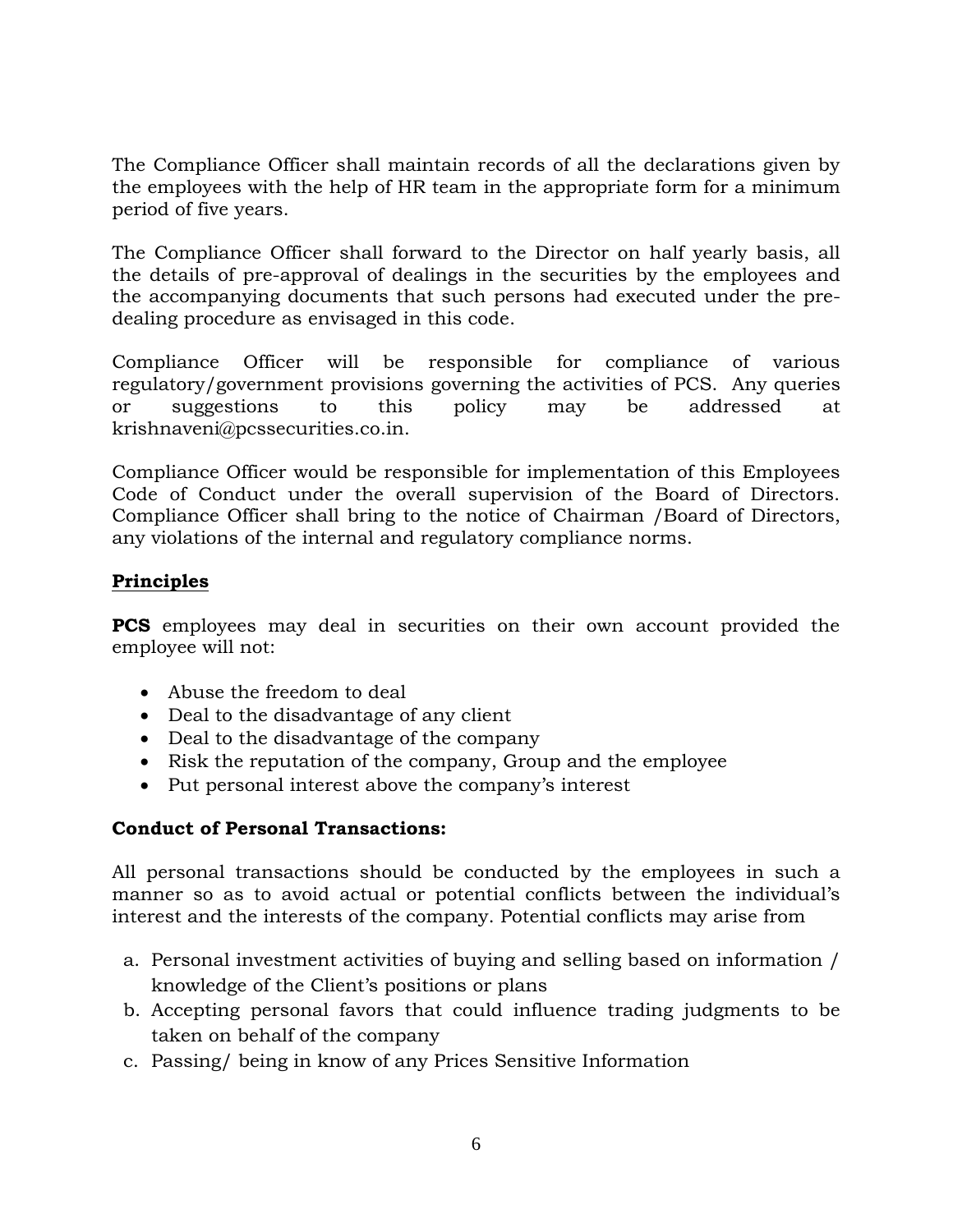# **Pre-Clearance of Employees' Trade**

## **a. Investments in IPO**

**Employees are permitted to invest in primary market by subscribing to Initial Public Offer (IPO)/ Repeat Public Offer (RPO) up to securities of value not exceeding Rupees Two lacs (need to discuss with Sir) at the offer price.** 

An employee making an application for an IPO/ RPO above Rupees Two Lakh respectively, or for an amount exceeding Rupees Two Lakh shall be required to obtain pre-clearance of the Group Head – HR and inform the latter within 24 hours on

- i. Receiving credit of securities in Demat account
- ii. Sale of Securities thus allotted

The formats for intimation are enclosed as **Annexure C**

## **b. Investment in Secondary Market**

All trading/investments (in secondary capital and commodities market and secondary public offerings of the capital market) by the employees for an amount exceeding Rupees Two lakh respectively will require pre-clearance from the **Compliance Officer**.

**Compliance Officer** Shall approve / dis-approve the request for trade / investment made by the employee within 48 hours from the time of receipt of the said request.

Seeking pre-clearance implies that the employee has declared that he/she is not in possession of any unpublished price sensitive information and employee's request for investment or trading is in compliance with this Policy, more specifically.

That the Designated Employee does not have any access or has not received any Price Sensitive Information up to the time of making the request

That in case the Designated Employee has access to or receives Price Sensitive information after making the request but before the execution of the transaction he shall inform the **Compliance Officer** of the change in his position and that he/she would completely refrain from dealing in the Securities of the client company till the time such information becomes public.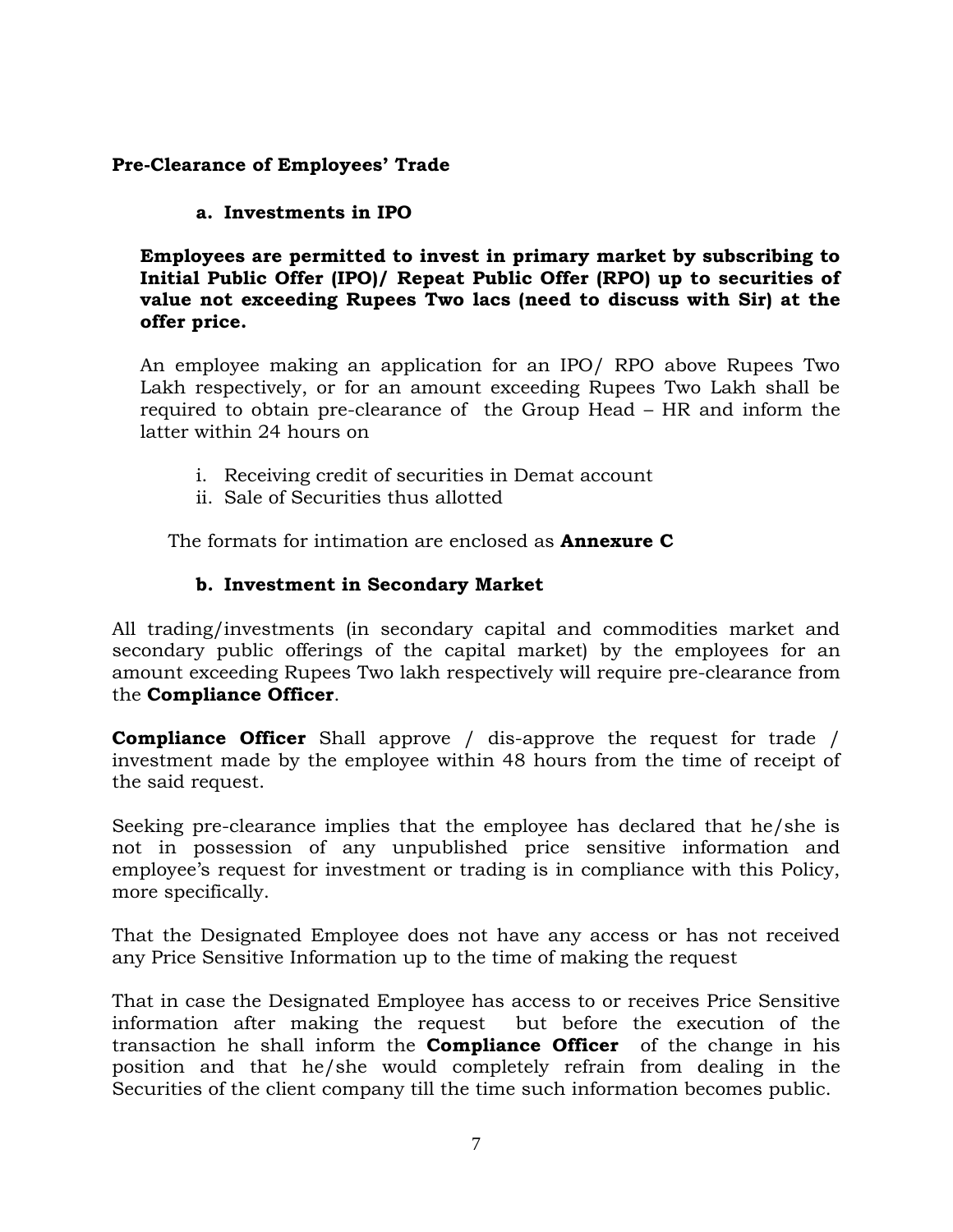That the Designated Employee has not contravened the Employees Code of Conduct and provisions relating for Prevention of Insider Trading as Specified by the Company and SEBI from time to time.

That the Designated Employee has made a full and true disclosure in the matter.

To obtain Pre-Clearance the employee may apply, as per the format given in **Annexure B (i) & B (ii),** to Compliance Officer through his Department Head. The Department Head will forward the same, with his/her recommendation, to the Compliance Officer for consideration. In case an employee is him/her self a Department Head the request will be routed to Compliance Officer, through Director.

The pre-clearance will be valid for five working days after the intimation of the approval from the Compliance Officer. If the trade is not executed within five working days, then fresh approval has to be taken again from the Compliance Officer.

## **Exempt category of investments**

For the avoidance of doubt, under these Rules, **consent is NOT required** for dealing in the following:-

- Investments in Fixed Deposits with banks / Financial Institutions / Companies, Life insurance policies, provident funds or investments in savings schemes such as National Savings Certificates, National Savings Schemes, Kisan Vikas Patra, or any other similar investment
- Investments of non-financial nature such as gold, silver, real estate etc.
- Investments in government securities, money market instruments and money market mutual fund schemes. The term Money Market instrument / Money Market Mutual Funds shall have the same meaning as defined under the SEBI Regulations:
- Bullion;
- Precious metals;
- Bonds issued by Reserve Bank of India;
- Debt securities/bonds issued by central/state government, a government body, a local authority or other public or state owned entity;
- Bonds approved by the government for the purposes of Section 88 of the Income Tax Act, 1961;
- Unlisted mutual funds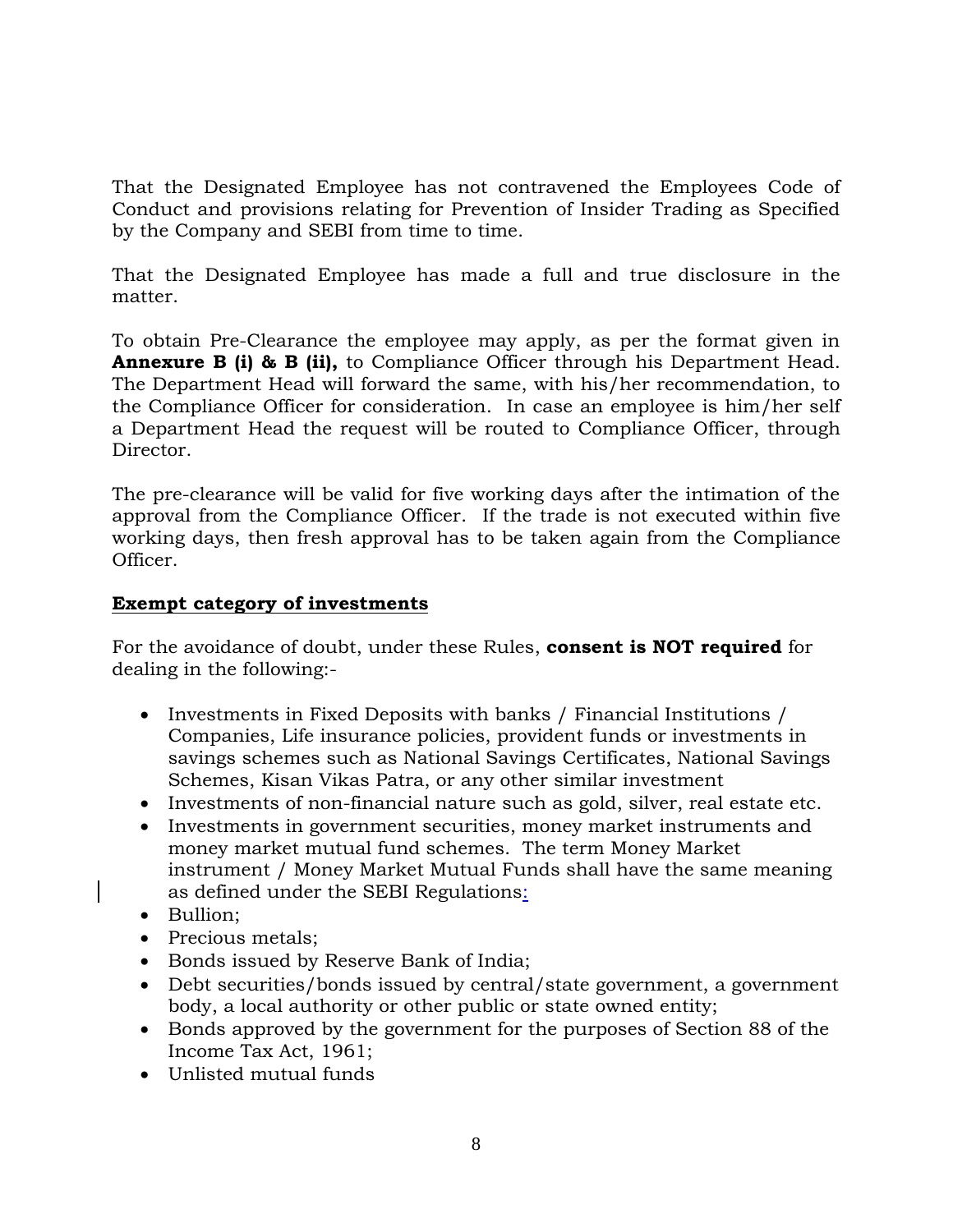- The exercise of an option or warrant giving the right to receive an equity security;
- currency linked structured deposits (e.g. embedded options yield enhancement products);
- Interest rate linked structured deposits;
- Certificates of deposit;
- Index linked deposits;
- Taking up of a scrip dividend in lieu of cash or the receipt of scrip/bonus shares.

## **Sale of Securities and Minimum Holding period:**

All Investments in secondary market can be sold at the discretion of the employee post expiry of the minimum holding period.

Normally the minimum holding period of securities in secondary market post purchase would be 30 days, but it may be changed from time to time depending on the security market conditions. However, in case the sale of securities is necessitated due to personal reasons before the expiry of the minimum holding period, the employee may apply to the Compliance Officer for waiver of the same along with justification thereof, through their respective Department Head. The Compliance Officer may give approve the waiver after recording the reasons thereof in writing.

### **Conditions Overriding Pre-Clearance**

- a. Any employee having a turnover (sale +purchase) exceeding Rupees Ten lakh per calendar quarter should seek pre clearance even if he intends to invest less than Rs. Two lakh in a transaction.
- b. Notwithstanding any waiver in pre-clearance, the employee will be responsible for having a self discipline of holding the shares purchased from secondary market for a minimum period of 30 days.
- c. Where an employee sells securities without approval of the competent authority before completion of holding period, he would attract disciplinary action.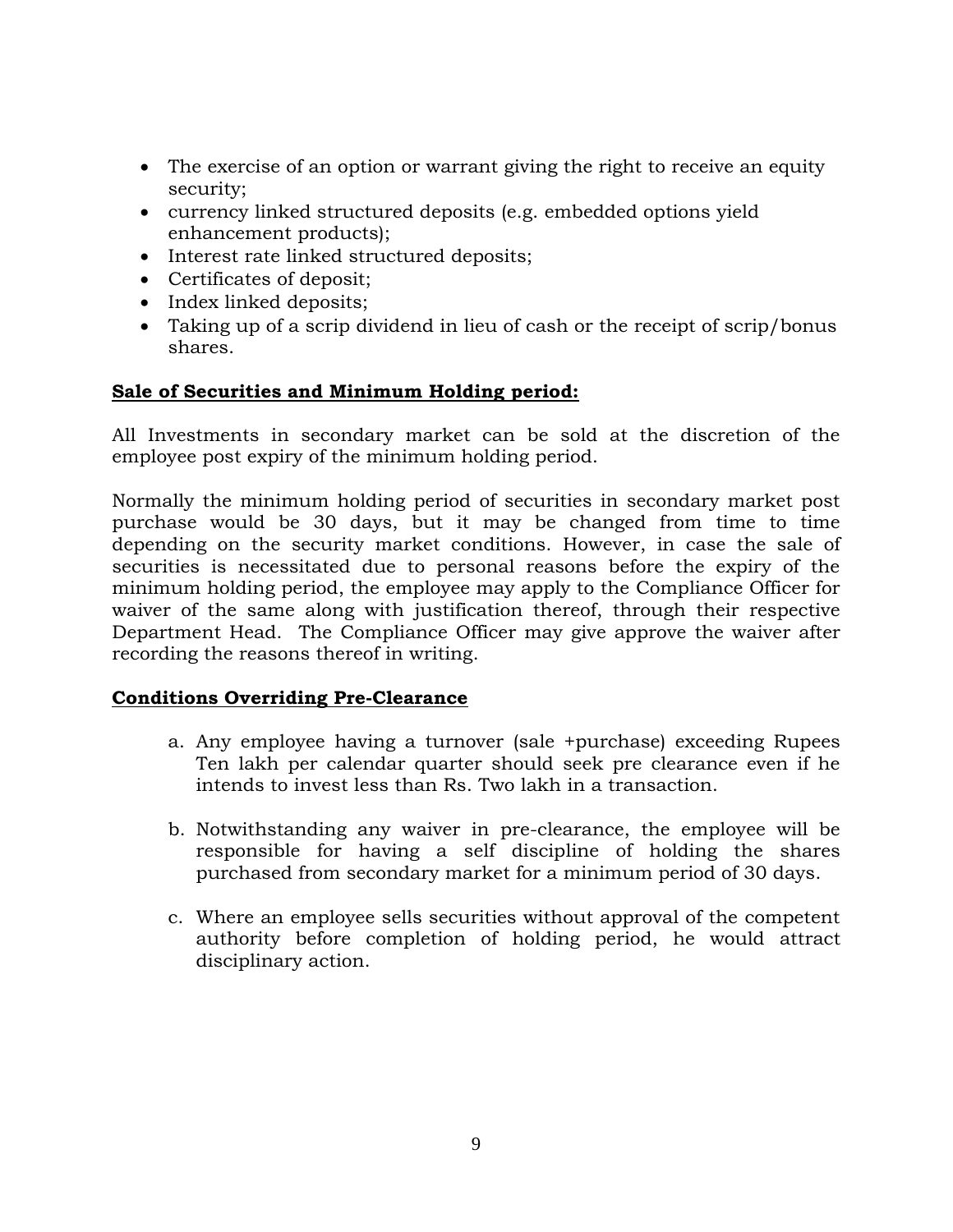## **Disclosures and Reporting Requirements Relating to Transaction in Securities**

- a. An employee, at the time of joining, will intimate to the HR officials his/her existing holdings in the various securities along with details of trading accounts and demat accounts opened by him/her and his/her dependents prior to joining PCS, in the prescribed formats – Annexure D(i) & Annexure D(ii).
- b. The HR team shall maintain records of all the declarations given by the Designated Employees in the appropriate form for a minimum period of 5 years.
- c. HR team and Compliance Team shall place before the Managing Director /Board of Directors, on an half yearly basis all the details of the dealing in the securities by Designated employees of the organization and the accompanying documents that such persons had executed under the pre-clearance procedure envisaged under this code.
- d. Compliance Officer will regularly monitor the transactions of various employees and report to the Director, on the special findings, if any.

# **Additional Requirements Specific to Employees Working in Various Departments.**

An employee of Research Department shall not make any transaction which is "contra" to the recommendation made by him/her or the research team of **PCS**.

An employee of Research Department shall not make any transaction which will be deemed to be front running. **For this purpose, the employee can execute the transactions only after his report/ recommendation has been disseminated to the clients of PCS or the report/ recommendation has been disseminated to the public.**

Wherever PCS is handling pre-issue activities of any public offerings, the research team shall not take any research report on that particular company after the offer document has been filed with SEBI. **Any research report taken should be prior to the date of filing of offer document with SEBI.**

Research Analysts, while taking out any research reports, shall ensure that all the items of **price sensitive information have already been informed to the Stock Exchanges.**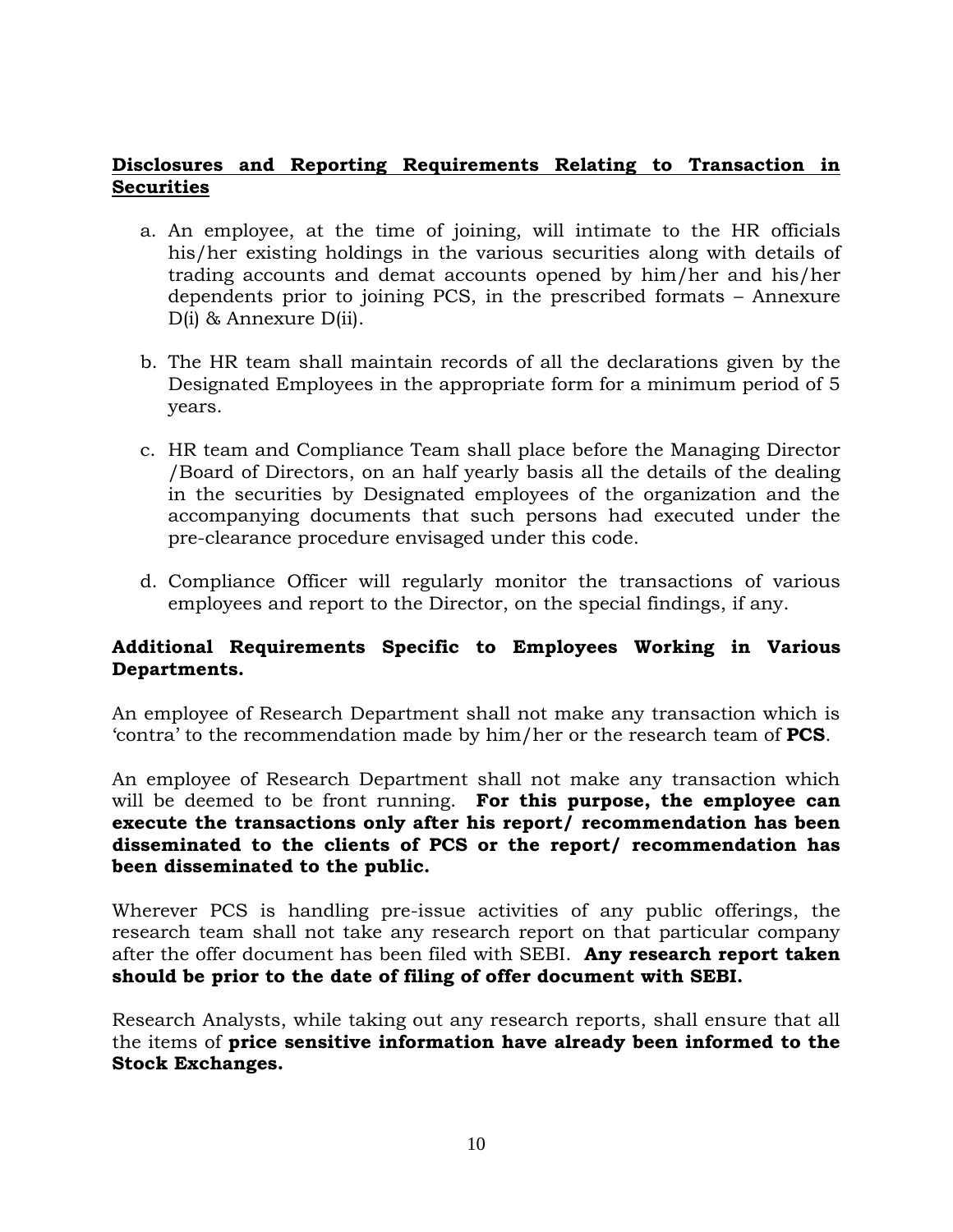No research report/ recommendation should be made based on market rumours/tips/inside information. All recommendations made should be justifiable by proper and well documented fundamental/technical analysis.

Research Analyst should avoid making any general comment on the market/scrip performance, unless and until he has means and documents to justify his comments based on the technical/fundamental analysis.

Research Analyst should intimate the starting date of the Company on which he/she started research and also the closing date of the same.

Research Analyst can buy the scrip on which he/she is not doing the research subject to holding period 30 days.

All Research Analyst/Directors/ Key Persons / Senior Staff Members can buy up to 1000 shares or Rupees Ten Lakhs value whichever is higher (excluding transaction which is "contra" to the recommendation made by him/her) in any scrip because with this quantity market will not effect.

## **Stock Broking**

All activities of the stock broking will be governed by the Broking Operations and Compliance Manuals circulated by HO. Also the PCS Operations, RMS and other departments on a regular basis, stipulate and circulate various guidelines, instructions and procedures. All employees of stock broking will have to mandatorily follow these guidelines, instructions and procedures stipulated in the above mentioned manuals and in other regular communications by various departments of HO.

# **Depository Participant**

All activities of the depository participant will be governed by the DP Operations and Compliance manuals circulated by HO. Also the HO, on a regular basis, stipulates and circulates various guidelines, instructions and procedures. All employees of DP will have to mandatorily follow these guidelines, instructions and procedures stipulated in the above mentioned manuals and in other regular communications by various departments at HO.

# **Commodity Broking**

All activities of the commodity broking will be governed by the Operations and Compliance manual circulated by HO. All the employees of PCS Commodities will have to mandatorily follow the compliance manual and all other guidelines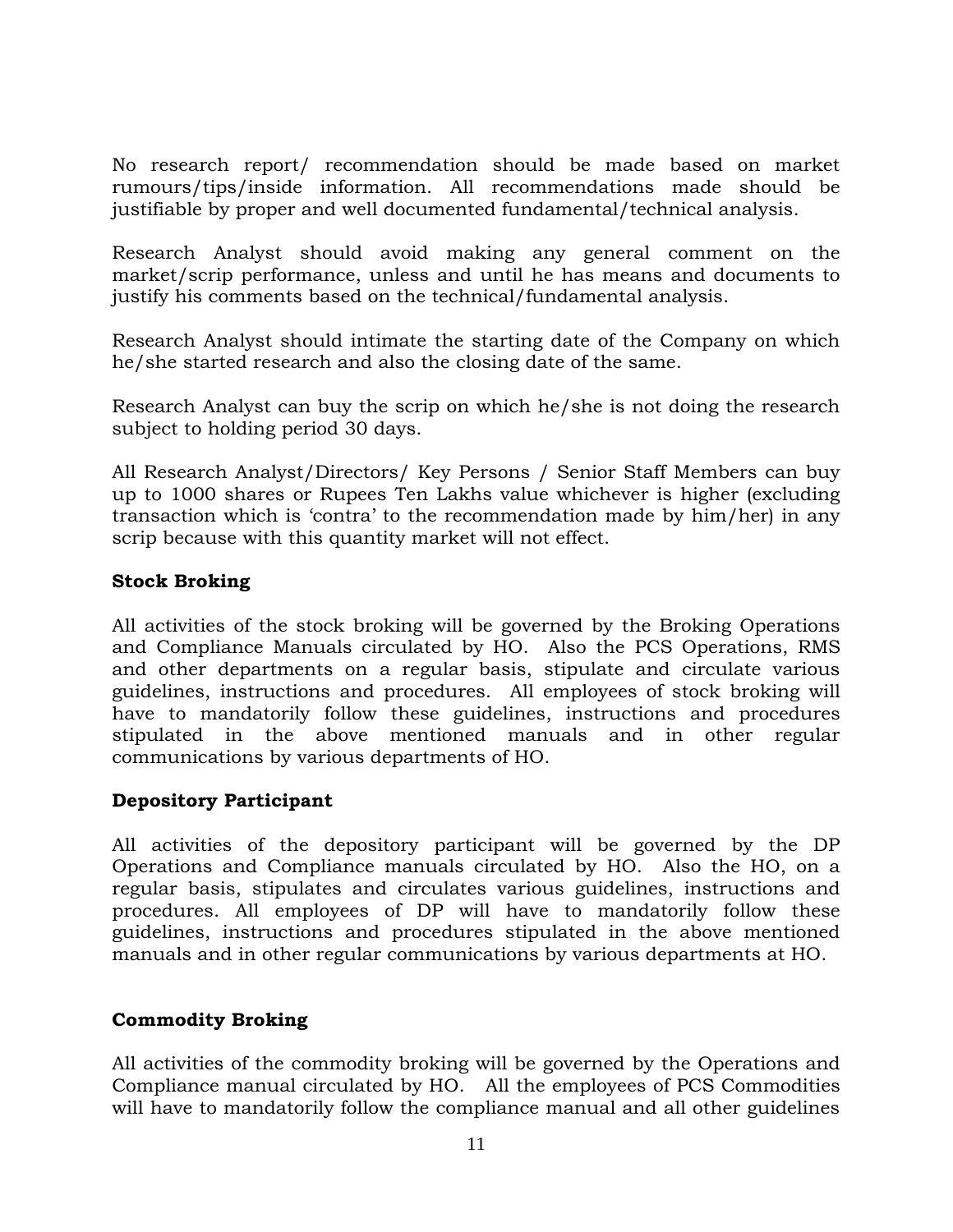and instructions communicated by the various departments of PCS Commodities at HO.

## **Penalty for contravention of the Code :**

An employee who trades in securities either on his own behalf or on behalf of any other person or communicates any information for trading in securities listed on any stock exchange, of any Company when in possession of any unpublished Price Sensitive information; shall be guilty of insider trading and appropriate action shall be taken by the Company.

Violation of any of the provisions of this code would tantamount to Gross / Serious violations and accordingly any employee shall also be subject to disciplinary action by the company, as per procedure defined in section XXI and penalty may include wage freeze, monetory fines, reduction of salary, suspension, **dismissal,** ineligibility for future participation in employee stock option plans etc.

The Company shall not preclude SEBI from taking any action against the employee in case of violation of SEBI (Prohibition of Insider Trading), Regulations, 1992 & 2015.

## **Information to SEBI in case of violation of SEBI (Prohibition of Insider Trading) Regulations, 1992**

In case the Company observes that there has been a violation of these Regulations by an employee, the Company shall inform to SEBI.

### **Confidentiality of Document**

This Code is a confidential document of **PCS** and is meant for internal use by the employees of **PCS**. This document should not be distributed for any purpose outside **PCS**, without the permission of the Management.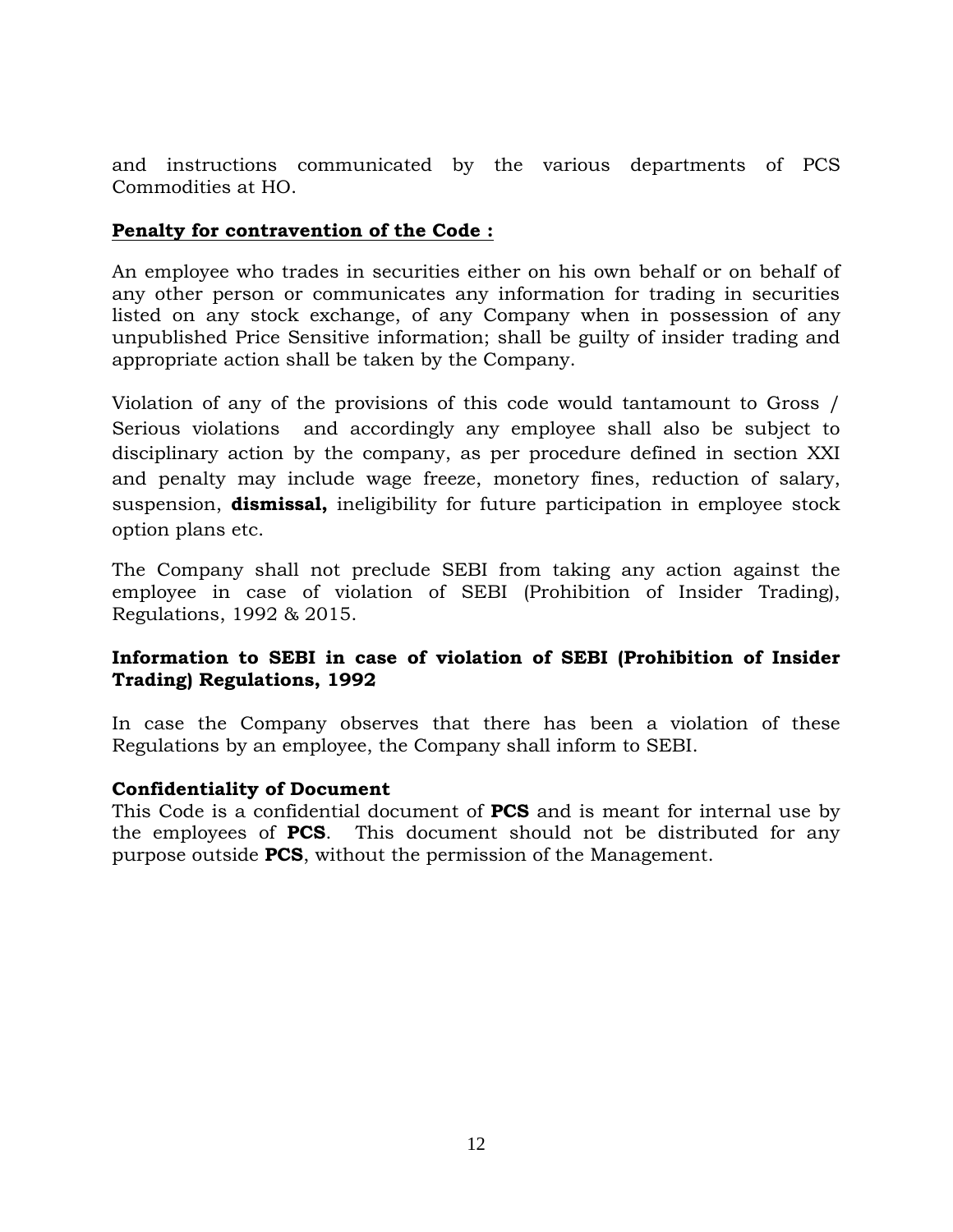# **Employee Declarations**

| Annexure<br>Reference | <b>Narration of the Document</b>        |
|-----------------------|-----------------------------------------|
| А                     | Acknowledgement of having read and      |
|                       | understood Employee Code of Conduct     |
| B(i)                  | Pre-Clearance for Purchase in Secondary |
|                       | Market                                  |
| B(ii)                 | Pre-Clearance for Sale in Secondary     |
|                       | Market                                  |
| C                     | Pre-Clearance for Applying for Purchase |
|                       | through Public Issue                    |
| Dfi                   | Information on Demat/Trading Account    |
|                       | <b>Statement of Securities Holding</b>  |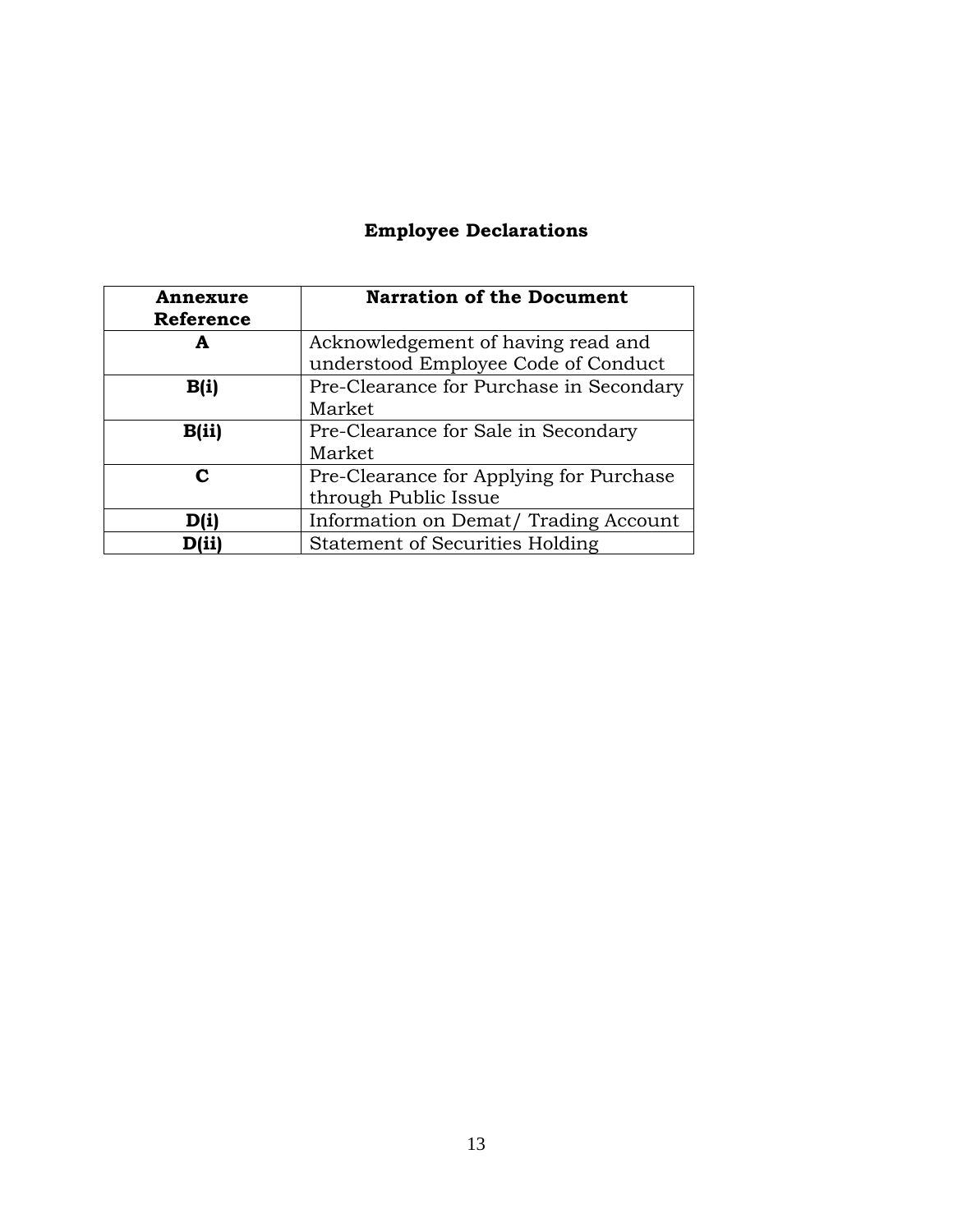#### **ANNEXURE- A**

## **Acknowledgement of Having Read and Understood Code of Conduct**

I Mr./Ms. \_\_\_\_\_\_\_\_\_\_\_\_\_\_\_\_\_\_\_\_\_\_\_ bearing employee number \_\_\_\_\_\_\_\_\_\_, hereby declare that I have read and understood the "Employee Code of Conduct" and I hereby undertake to adhere to it at all times during my employment / association with PCS.

I further undertake to be bound by any decision of the Organization in the event of my failing to observe the above Employee Code of Conduct.

| Signature |  |
|-----------|--|
| Date      |  |
| Place     |  |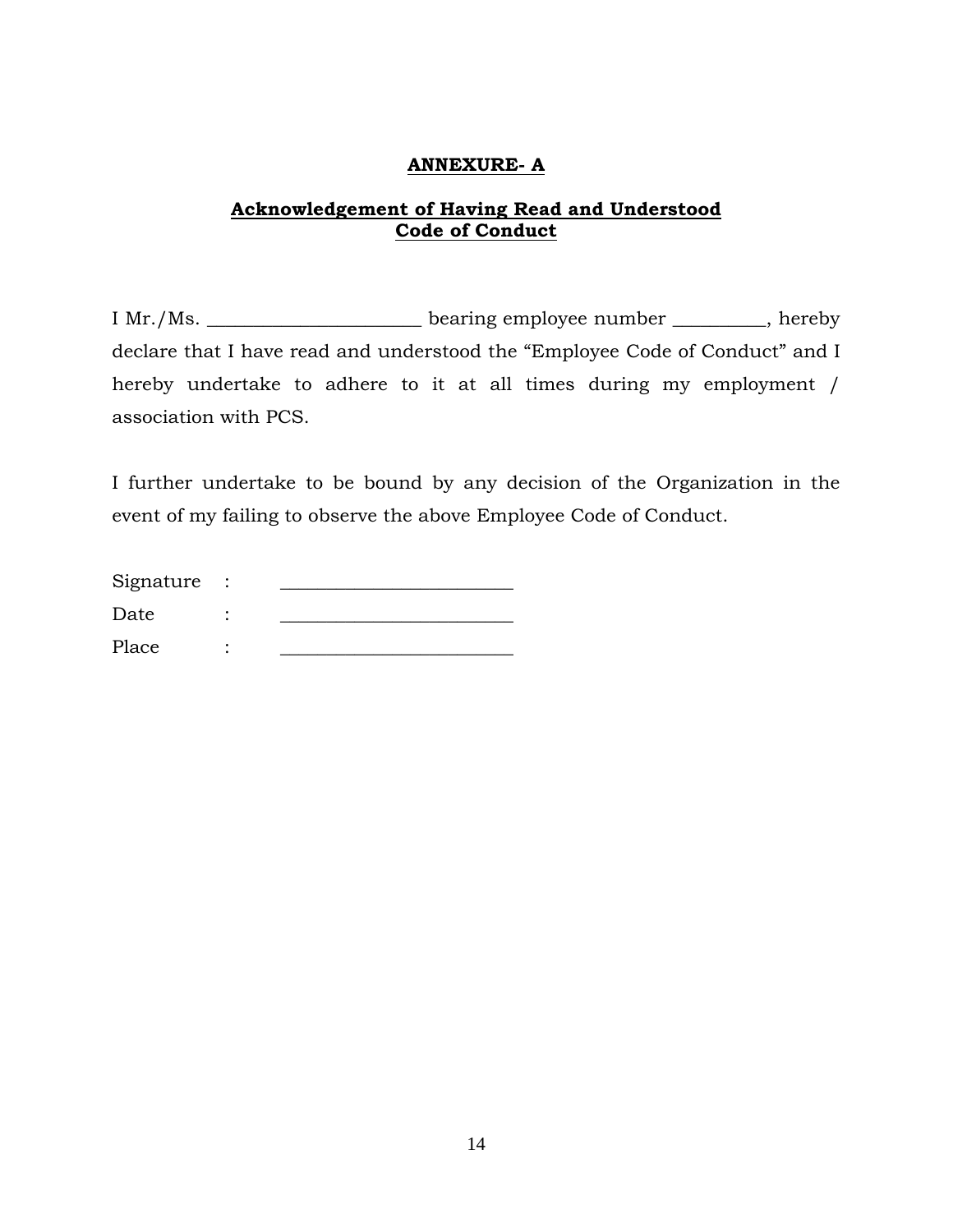### **ANNEXURE – B (i)**

#### **PRE CLEARANCE FOR PURCHASE IN SECONDARY MARKET**

Date:

#### **The Compliance Officer**

Hyderabad

Email ID:

#### **Through Proper Channel**

Dear Sir,

I wish to inform you that I propose to make the following investments whose details are given below:

| S.No. | Scrip<br>proposed to<br>purchase | Qty & Rate<br>proposed |      | Name in<br>which the           | Likely period of<br>holding after | Source of<br>funds |               |
|-------|----------------------------------|------------------------|------|--------------------------------|-----------------------------------|--------------------|---------------|
|       |                                  | Qty                    | Rate | investment<br>is being<br>made | purchase                          | Own<br>funds       | Loans<br>Etc. |
|       |                                  |                        |      |                                |                                   |                    |               |
|       |                                  |                        |      |                                |                                   |                    |               |
|       |                                  |                        |      |                                |                                   |                    |               |
|       |                                  |                        |      |                                |                                   |                    |               |

#### **Declaration**

I hereby declare that –

 I am not in possession of any unpublished, price sensitive, inside information on the company in which I am proposing to buy, by virtue of my position in the company, assignment I handle or otherwise.

I hereby confirm that –

- The above purchase will be made within 5 working days of approval by the Competent Authority and
- The purchases will be made through PCS Securities Ltd.
- I am not involved in any sort of unusual trading, front running, and manipulative trades etc. that are prohibited.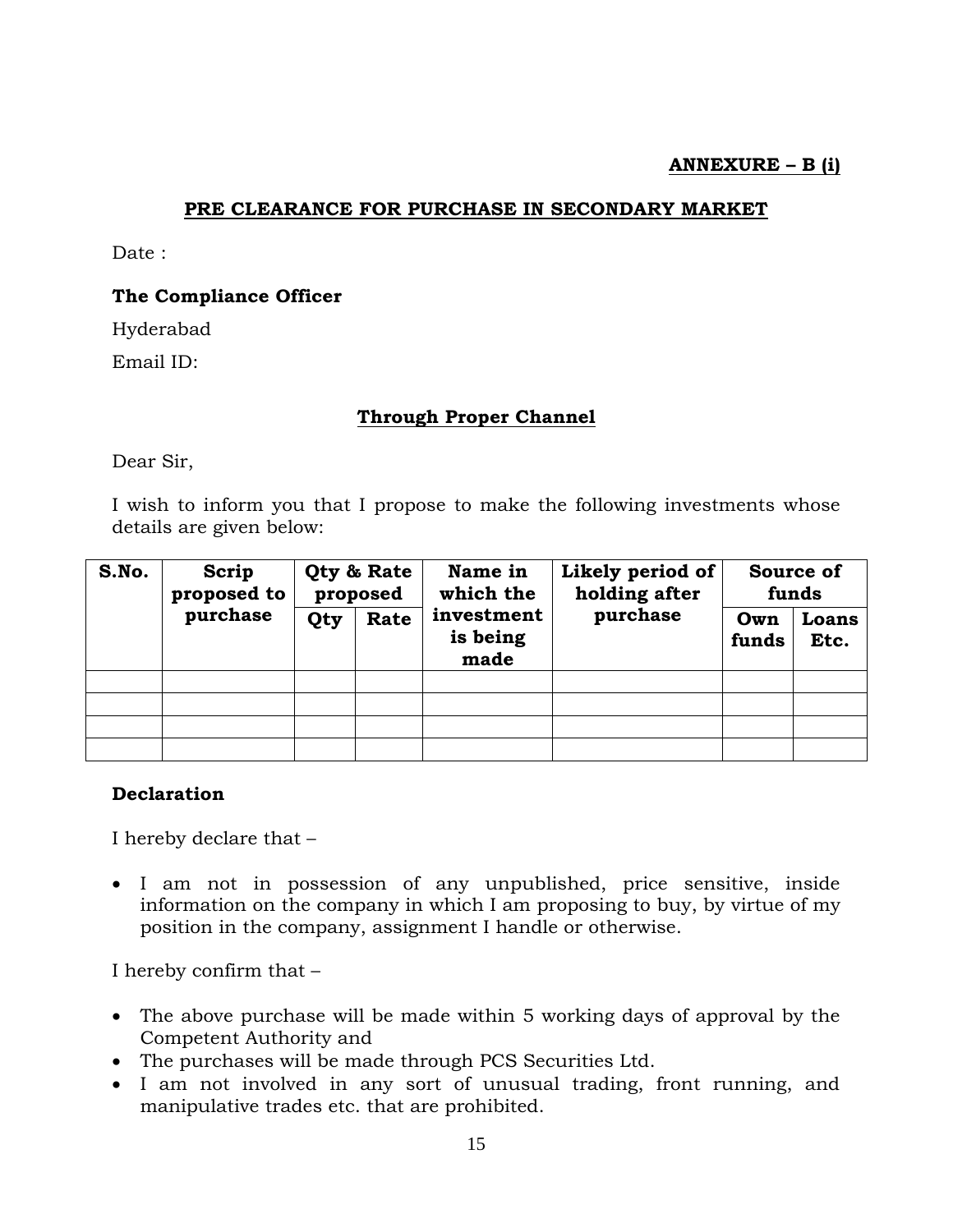I am aware and acknowledge that if I engage in any other business not permitted to trade on, the company will be entitled to take disciplinary action (including fine, suspension and / or expulsion) against me.

Further, I am also aware of the fact that all my & my family members future investments needs the approval from the competent authority as indicated in the "Employees Code of Conduct".

Hence, I would request you to grant me approval for making the above purchases.

Thanking you

Yours faithfully

#### **Signature**

| Name             |  |
|------------------|--|
| Emp. Code        |  |
| Designation      |  |
| Company/Division |  |

*Note : Family members mean husband, wife, children. Family member also*  include parents and other relatives who are financially dependent on the *employee.*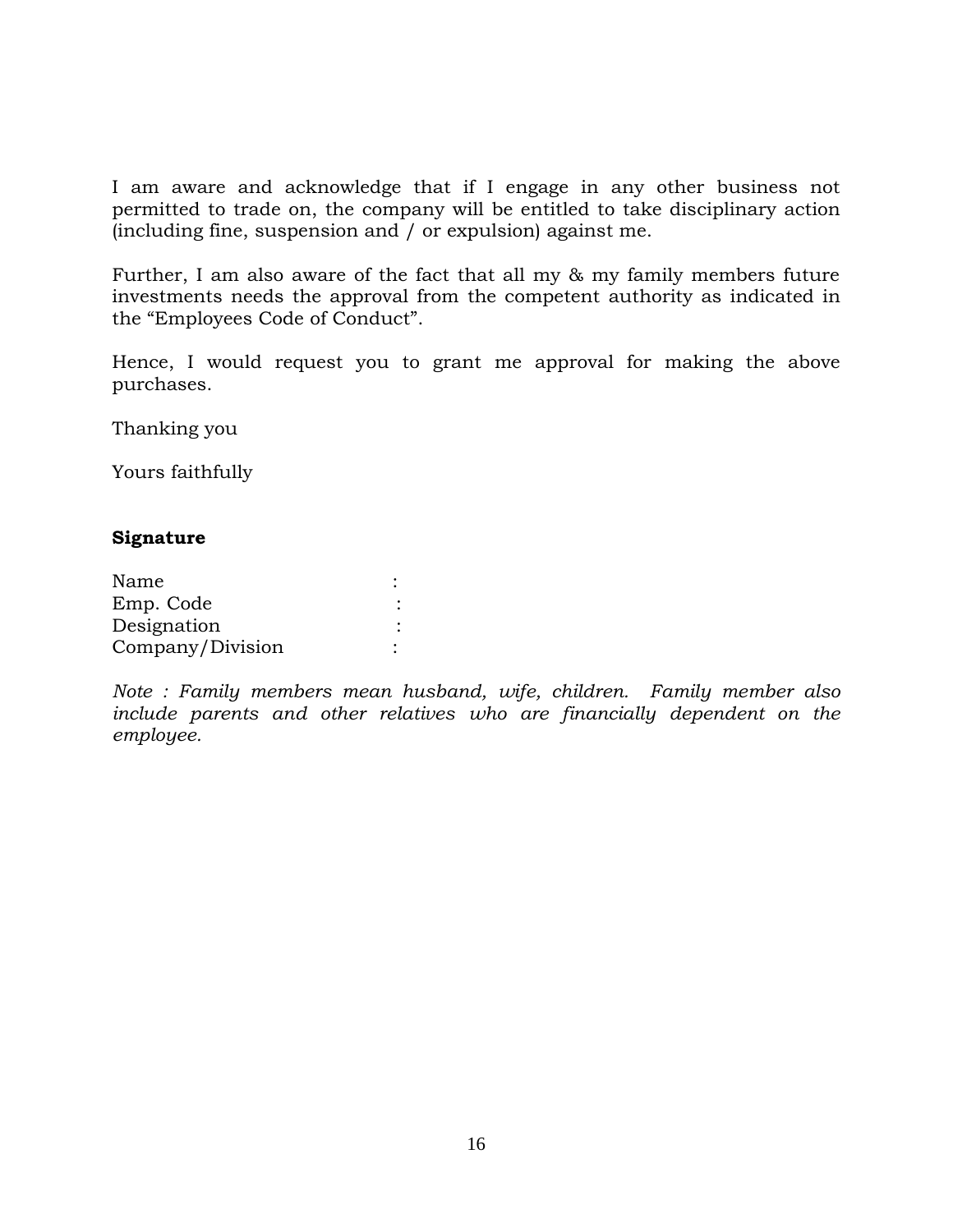#### **ANNEXURE – B (ii)**

#### **PRE CLEARANCE FOR SALE IN SECONDARY MARKET**

Date:

**The Compliance Officer** Hyderabad

Email ID:

### **Through Proper Channel**

Dear Sir,

I wish to inform you that I propose to sell/ dispose the following investment whose details are given below:

| S.No. | Name in<br>which the<br>investment<br>is being<br>held | Quantity<br>to be<br>Sold | <b>Tentative</b><br>Proposed<br><b>Rate of Sale</b> | <b>Tentative</b><br>Proposed<br>Date of<br><b>Sale</b> |
|-------|--------------------------------------------------------|---------------------------|-----------------------------------------------------|--------------------------------------------------------|
|       |                                                        |                           |                                                     |                                                        |
|       |                                                        |                           |                                                     |                                                        |
|       |                                                        |                           |                                                     |                                                        |
|       |                                                        |                           |                                                     |                                                        |

Declaration

I hereby declare that –

 I am not in possession of any unpublished, price sensitive, inside information on the company in which I am proposing to buy, by virtue of my position in the company, assignment I handle or otherwise.

I hereby confirm that –

- The above sale will be made within 5 working days of approval by the Competent Authority and
- The sell will be made through PCS Securities Ltd.
- I am not involved in any sort unusual trading, front running, and manipulative trades etc. that are prohibited.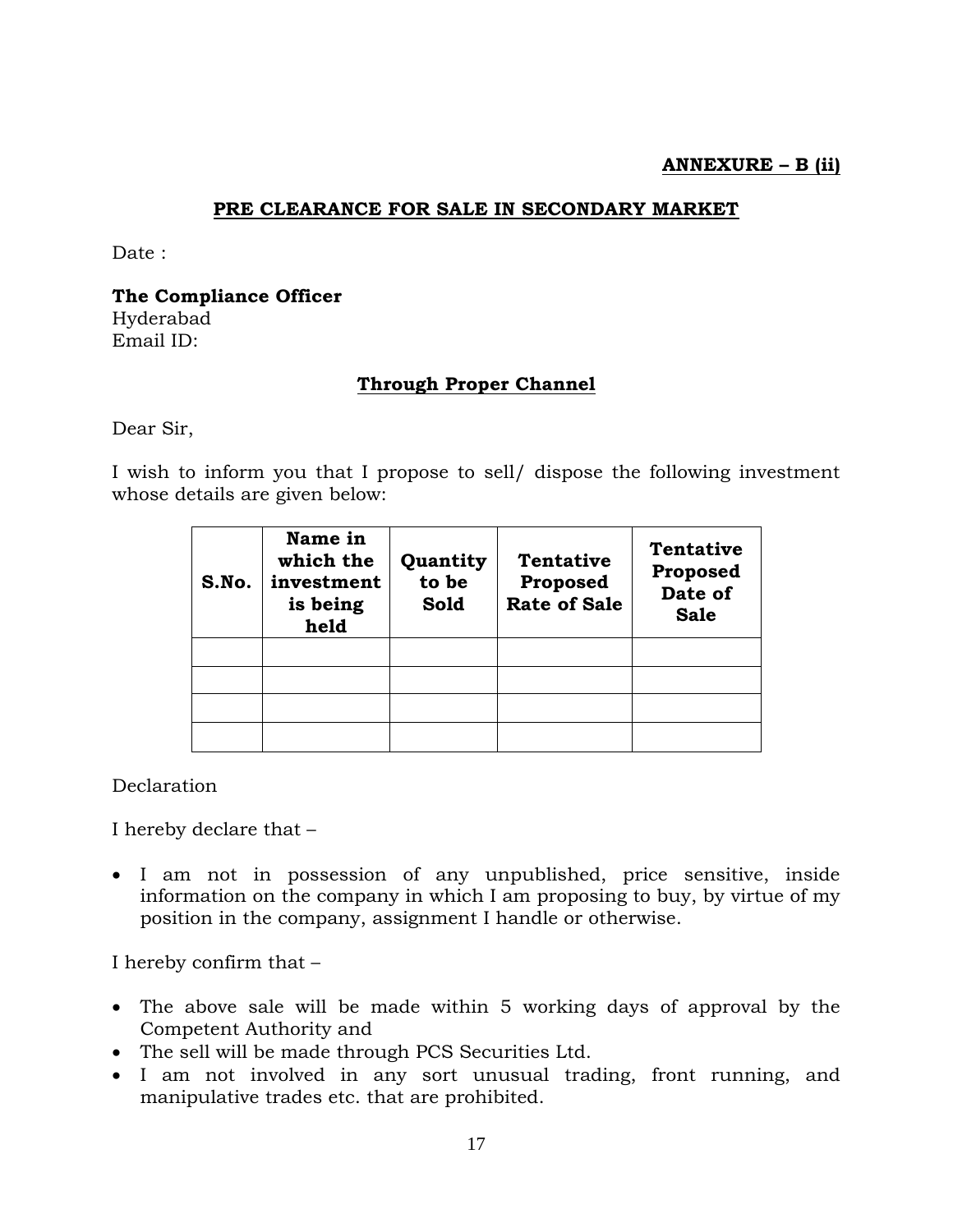I am aware and acknowledge that if I engage in any other business not permitted to trade on, the company will be entitled to take disciplinary action (including fine, suspension and / or expulsion) against me.

Further, I am also aware of the fact that all my & my family members future investments needs the approval from the competent authority as indicated in the "Employees Code of Conduct".

Hence, I would request you to grant me approval for making the above sale.

Thanking you

Yours faithfully

#### **Signature**

| Name             |  |
|------------------|--|
| Emp. Code        |  |
| Designation      |  |
| Company/Division |  |

*Note : Family members mean husband, wife, children. Family member also*  include parents and other relatives who are financially dependent on the *employee.*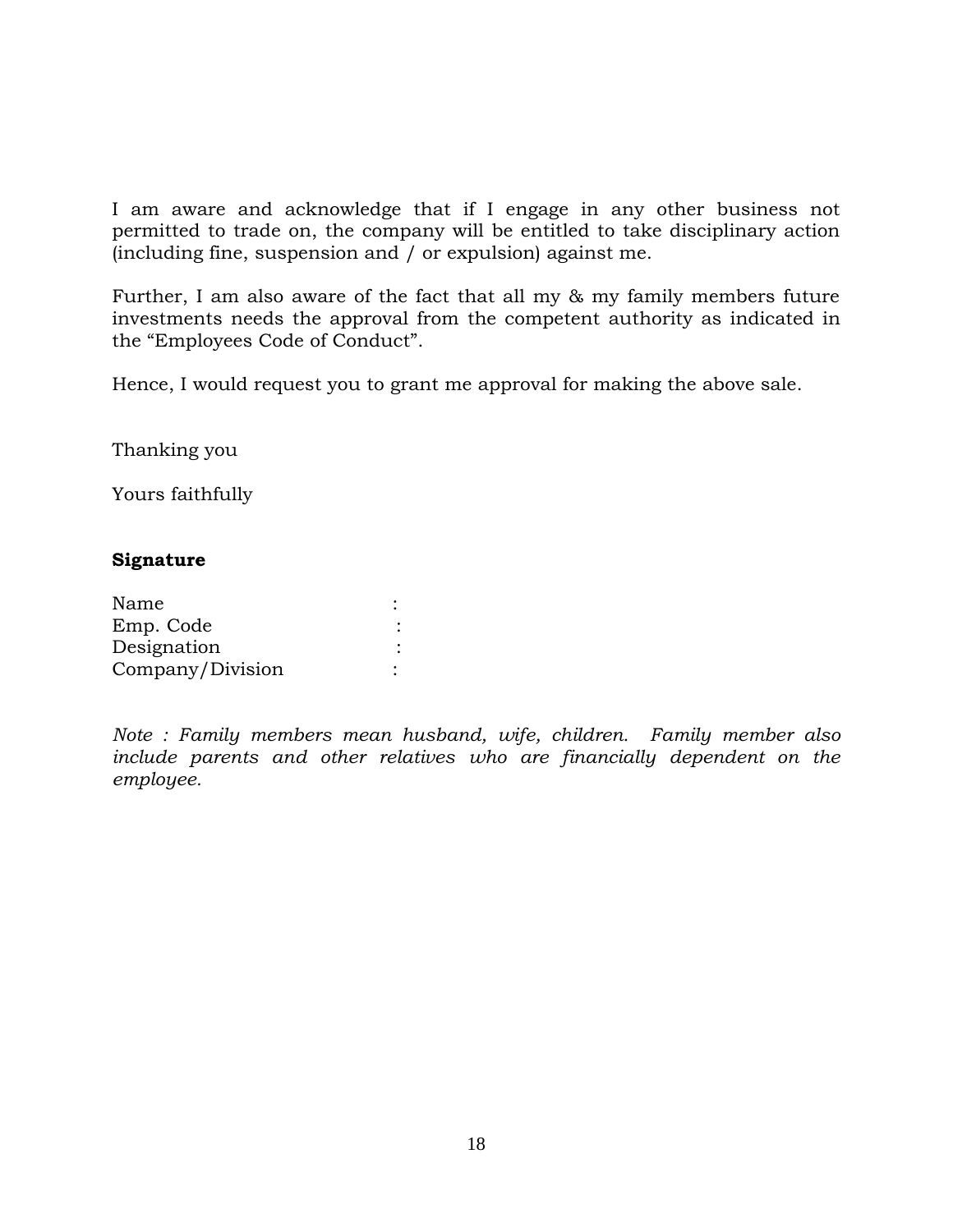## **ANNEXURE – C**

# **PRE CLEARANCE FOR APPLYING FOR PURCHASE THROUGH PUBLIC ISSUE**

Date:

**The Compliance Officer** Hyderabad Email ID:

\_\_\_\_\_\_\_\_\_\_\_\_\_\_\_\_\_\_\_\_\_\_\_\_\_\_\_\_\_\_\_\_\_\_.

### **Through Proper Channel**

Dear Sir,

I wish to inform you that I propose to make an application in the forthcoming public issue of shares / bonds of M/s \_\_\_\_\_\_\_\_\_\_\_\_\_\_\_\_\_\_\_\_\_\_\_\_\_\_\_\_\_\_\_\_\_\_ as per the details given below:

### **(OR)**

I wish to inform you that I (individually)/ along with my relatives propose to make an application in the forthcoming public issue of shares / bonds of M/s

| S.No. | <b>Shares</b><br><b>Bonds</b><br>proposed to<br>purchase | Qty & Rate<br>proposed |      | Name<br>which the holding                    | in   Likely period of $\vert$ Source<br>after | of<br>  funds |               |
|-------|----------------------------------------------------------|------------------------|------|----------------------------------------------|-----------------------------------------------|---------------|---------------|
|       |                                                          | Qty                    | Rate | investment   purchase<br>being<br>is<br>made |                                               | Own<br>funds  | Loans<br>Etc. |
|       |                                                          |                        |      |                                              |                                               |               |               |
|       |                                                          |                        |      |                                              |                                               |               |               |
|       |                                                          |                        |      |                                              |                                               |               |               |
|       |                                                          |                        |      |                                              |                                               |               |               |

### **Declaration**

I hereby declare that –

 I am not in possession of any unpublished, price sensitive, inside information on the company in which I am proposing to buy, by virtue of my position in the company, assignment I handle or otherwise.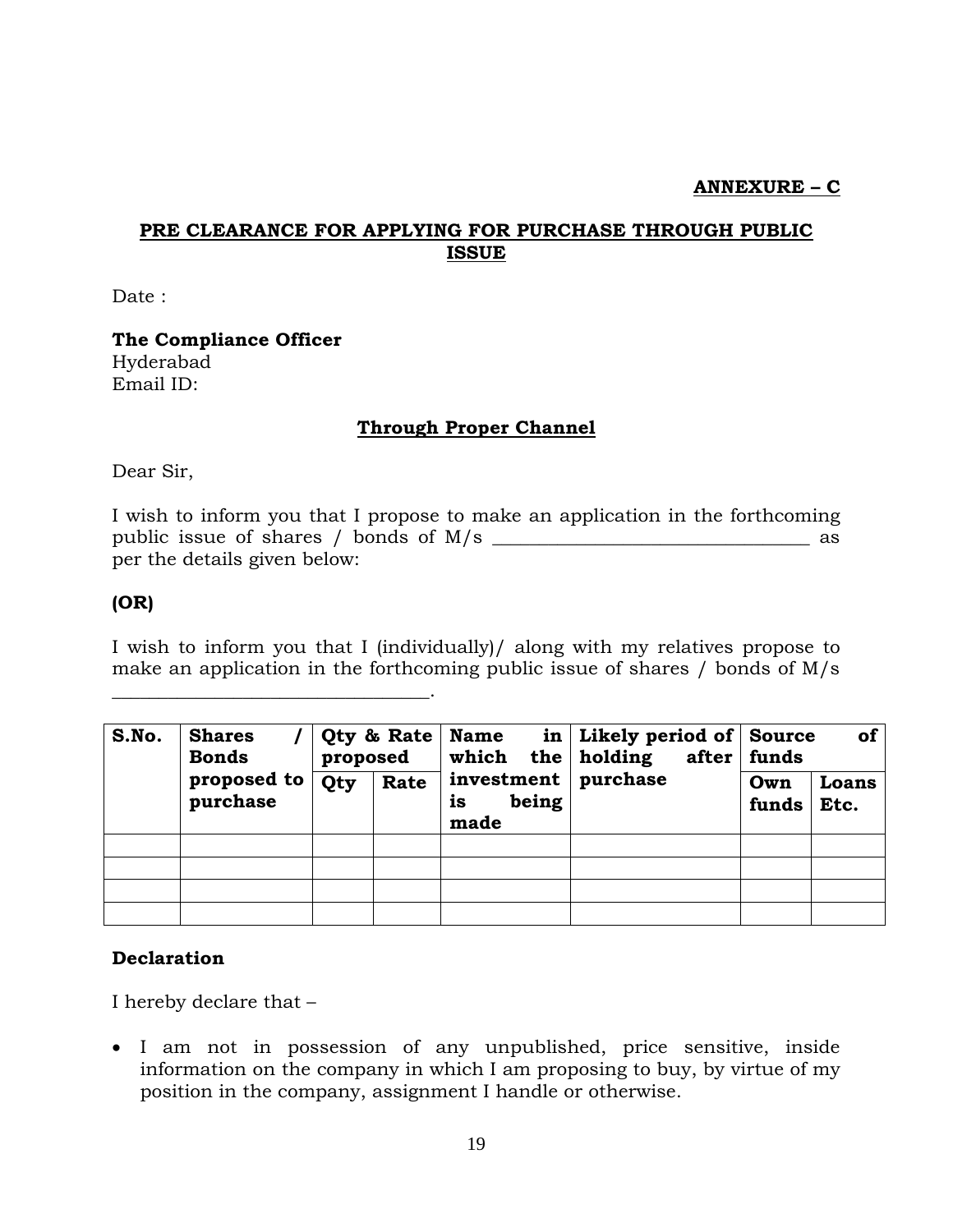Thanking you

Yours faithfully

# **Signature**

| Name             |  |
|------------------|--|
| Emp. Code        |  |
| Designation      |  |
| Company/Division |  |

*Note : Family members mean husband, wife, children. Family member also*  include parents and other relatives who are financially dependent on the *employee.*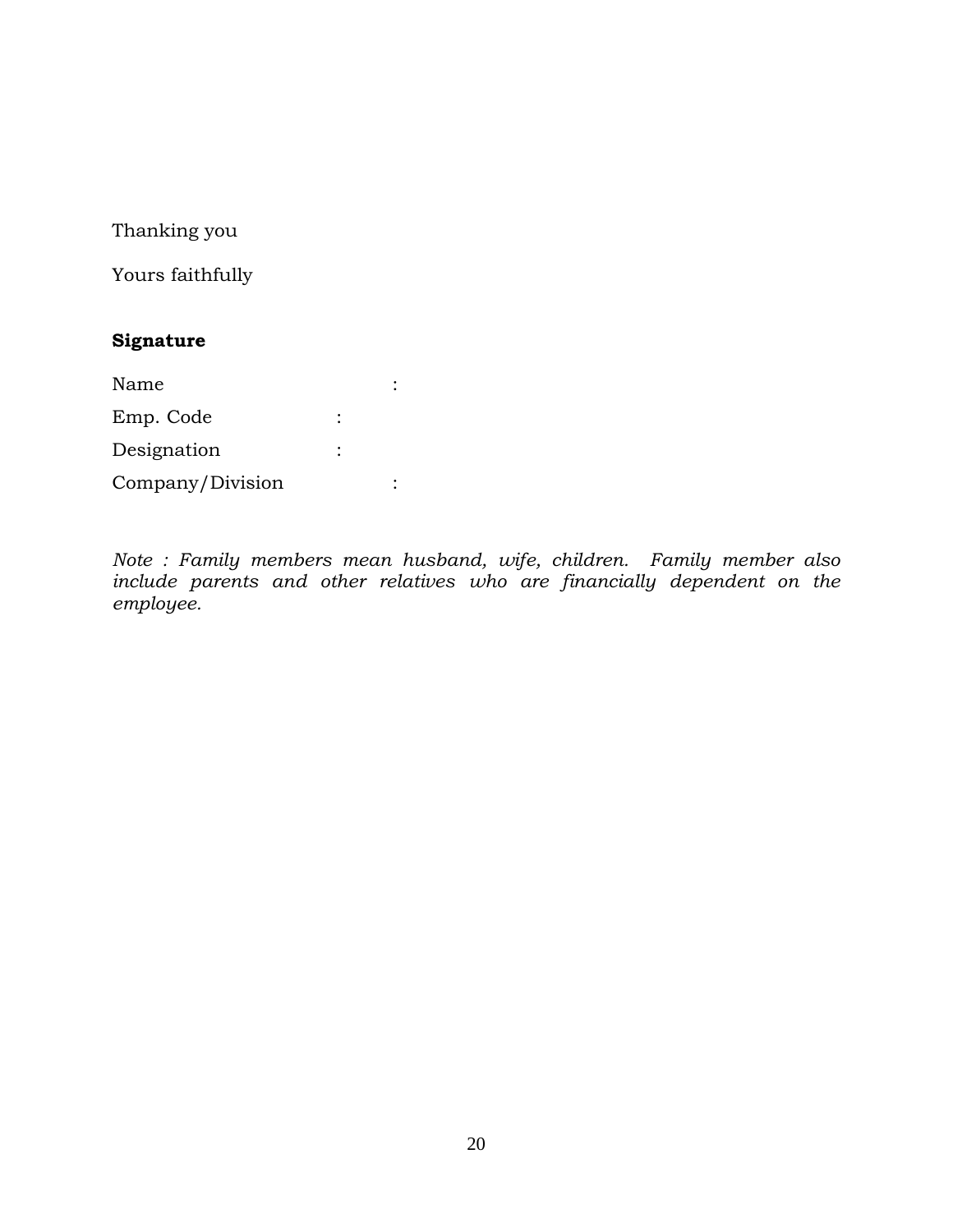## **ANNEXURE – D(i)**

# **INFORMATION ON DEMAT/ TRADING ACCOUNT**

I hereby declare that the following DEMAT/ TRADING ACCOUTNS are held by me/ my family members:

| S.N<br>o. | Name(self/fa<br>mily<br>members) | <b>Relations</b><br>hip | <b>Tradi</b><br>ng<br>A/c<br>No. | <b>DP</b><br>ID<br>$\cdot$ /<br><b>Clie</b><br>nt id | <b>Servic</b><br>e<br>Provid<br>er | Operati<br>ng<br>Since | Locatio<br>$\mathbf{n}$<br><b>Address</b> |
|-----------|----------------------------------|-------------------------|----------------------------------|------------------------------------------------------|------------------------------------|------------------------|-------------------------------------------|
|           |                                  |                         |                                  |                                                      |                                    |                        |                                           |
|           |                                  |                         |                                  |                                                      |                                    |                        |                                           |
|           |                                  |                         |                                  |                                                      |                                    |                        |                                           |
|           |                                  |                         |                                  |                                                      |                                    |                        |                                           |

I confirm that the above information provided is true to the best of my knowledge and assure that all future investments/ sale/ purchase will be made duly obtaining the approval from the competent authorities as indicated in the "Employees Code of Conduct".

Name : E.Code : Location/ Branch : Date :

Signature

If the above is not applicable

I here by declare that neither me nor any of my family members possess any DEMAT/ TRADING ACCOUNTS with PCS or with any other service providers.

Name : E.Code : Location/ Branch : Date :

-

------------------------------

Signature

*Note: Family members mean husband, wife, children, parents and others who are financially dependent on the employee.*